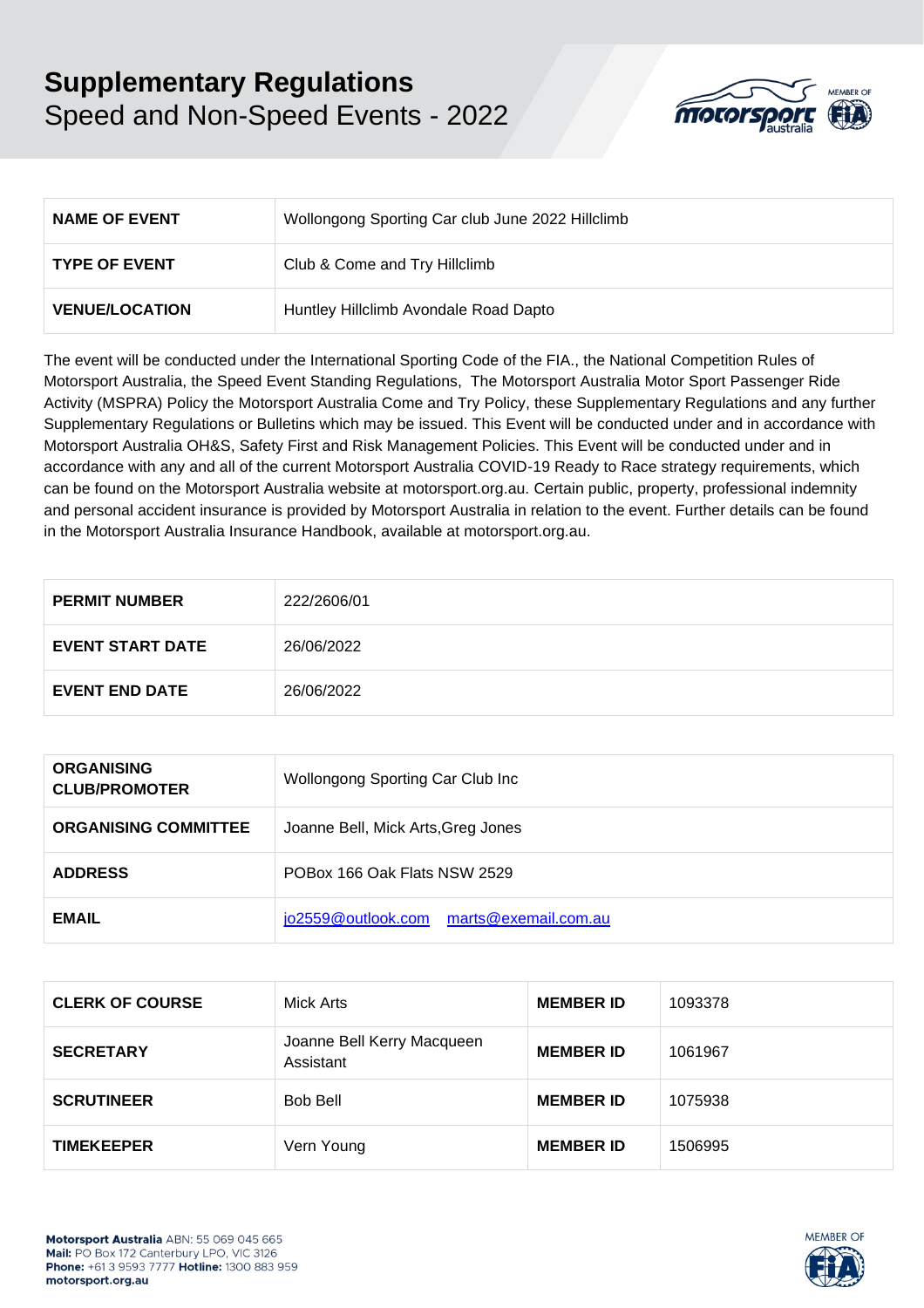

| <b>JUDGE OF FACT</b>    | <b>Wayne Penrose</b> | <b>MEMBER ID</b> |        |
|-------------------------|----------------------|------------------|--------|
| <b>CHIEF STEWARD</b>    | Les Quimby           | <b>MEMBER ID</b> | 884214 |
| <b>SECOND STEWARD</b>   |                      | <b>MEMBER ID</b> |        |
| <b>COVID-19 CHECKER</b> | <b>TBA</b>           | <b>MEMBER ID</b> |        |

| <b>ENTRIES OPEN</b>      | 01/06/2022                                                        |
|--------------------------|-------------------------------------------------------------------|
| <b>ENTRIES CLOSE</b>     | 24/06/2022                                                        |
| <b>ENTRY FEES</b>        | Snr \$100.00 Jnr \$60.00 Come and try \$50.00 one day Lic \$25.00 |
| <b>MIN AND MAX ENTRY</b> | Max 55                                                            |

| <b>MINIMUM LICENCE</b><br><b>REQUIREMENTS</b> | Speed/Junior           |                 |                   |
|-----------------------------------------------|------------------------|-----------------|-------------------|
| <b>EVENT START TIME</b>                       | 10.00am                |                 |                   |
| <b>DRIVER BREEFING TIME</b>                   | 9.45                   | <b>LOCATION</b> | <b>Start Line</b> |
| <b>SCRUTINEERING TIME</b>                     | from $7.30 \text{ am}$ | <b>LOCATION</b> | Pit Area          |

- All vehicles must comply with Schedule A and Schedule B of the Motorsport Australia Manual
- Approved helmets and apparel, in accordance with Schedule D of the Motorsport Australia Manual
- Fuel must be in accordance with Schedule G of the Motorsport Australia Manual
- Cars must be adequately muffled
- Competitors must produce a valid and current:
	- o Motorsport Australia Competition
	- o Licence Club Membership Card of a Motorsport Australia Affiliated Car Club
	- o Log Book (if issued)

| <b>CLASSES</b> | Type1 & 2 Vehicles with little or no modification. Classes 0-1600, 1601-2000,<br>2001-3000, over 3000cc.<br>Type 3 Modified cars similar to 3J improved production. Classes 0-1600, 1601-<br>2000, 2001-3000, over 3000cc<br>Type 4 Modified cars similar to 3D Sports Sedans& all type 1, 2, 3 cars running<br>on slicks. Classes 0-1600,<br>1601-2000, 2001-3000, over 3000cc.<br>Type SV Road Registered 4wdTurbos little or no modifications, Classes 0- |
|----------------|--------------------------------------------------------------------------------------------------------------------------------------------------------------------------------------------------------------------------------------------------------------------------------------------------------------------------------------------------------------------------------------------------------------------------------------------------------------|
|                | 3000, over 3000cc.<br>Type SVM Limited compliance cars & modified 4WD Turbos (Slick Allowed)                                                                                                                                                                                                                                                                                                                                                                 |